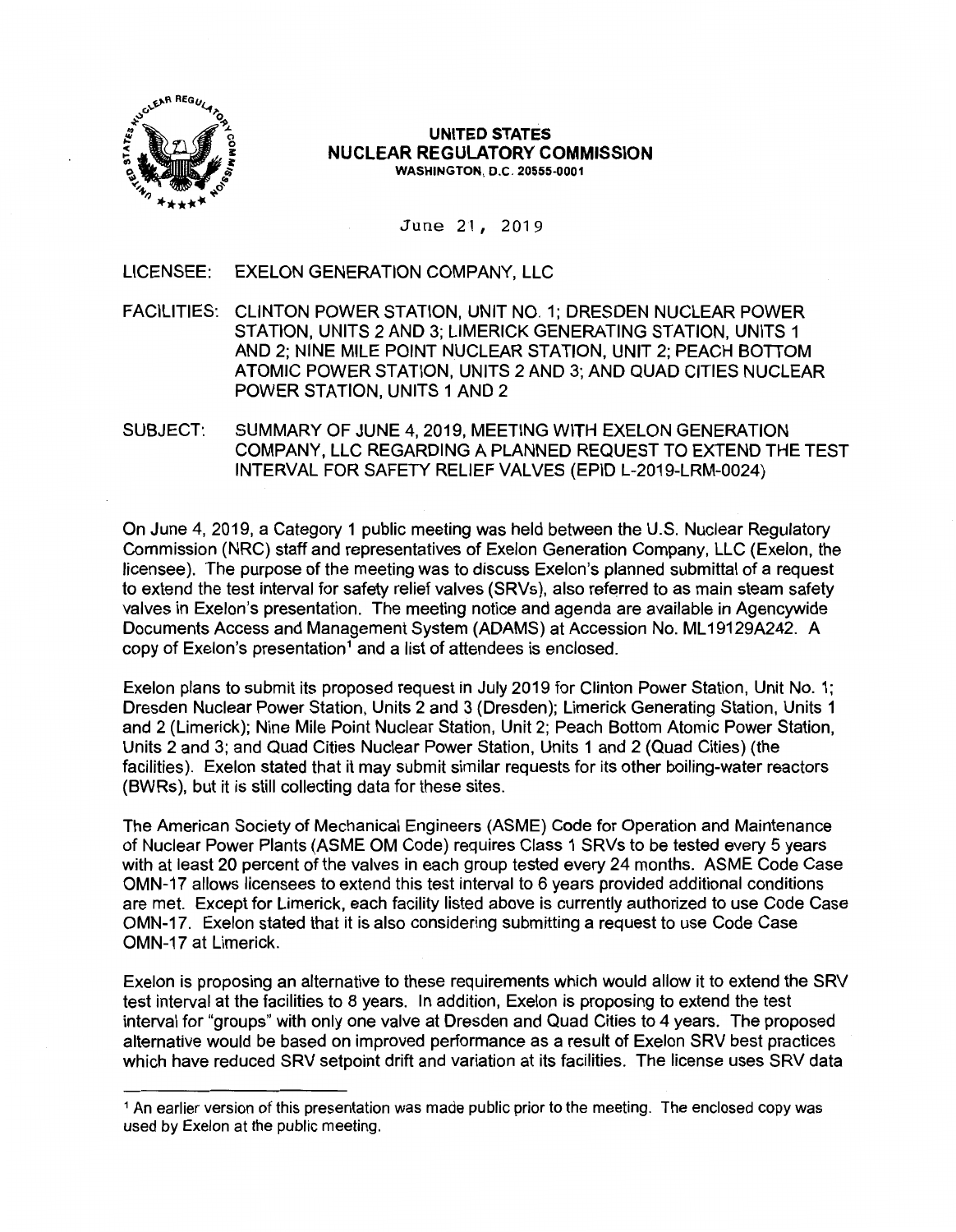from at least five cycles to project when each valve could fall outside of the setpoint tolerance. The presentation provided an example of one such calculation.

The licensee noted that the proposed alternative does not include any two-stage Target Rock valves, but it will include some three-stage Target Rock valves. The NRC staff suggested that the licensee review NRC Information Notice 2018-02, "Testing and Operations-Induced Degradation of 3-Stage Target Rock Safety Relief Valves" (ADAMS Accession No. ML 18029A741).

The licensee stated that it planned to request approval of the proposed alternative for the remaining life of each facility. However, the NRC staff stated that the regulations do not permit the approval of alternatives to ASME OM Code editions not currently in the regulations. Therefore, the staff stated that the request should be limited to the current 10-year inservice test interval, unless it is near the end of the interval. The NRC staff can approve an alternative for the next 10-year inservice test interval when it is known what edition of the ASME OM Code will be required. This is typically known 1 year in advance of the next interval starting.

For Limerick, the licensee stated that it will also need to amend its technical specifications to permit it to use the proposed alternative. The licensee stated that it has not determined if it is necessary for it to adopt Code Case OMN-17 to use its proposed alternative. The NRC staff stated that if the request for Limerick will rely on Code Case OMN-17, then it should be submitted separately from the other facilities.

Since the phone was not working during the meeting, a member of the public submitted questions and comments via email. Questions not addressed above are discussed below.

1. How is the issue of aging factored into the BWR fleet SRV analyses?

SRVs are active components so there is no explicit treatment of aging. Per the ASME OM Code, surveillance intervals are based on component performance. If aging were to cause degraded performance, then corrective action would be taken and surveillance intervals adjusted accordingly.

2. For the single-valve groups, when would pressure tolerances be compromised?

This information was not provided during the meeting. Exelon provided a single example of a calculation for setpoint drift projections in its presentation.

3. How are these relief requests measured against defense in depth criteria?

Exelon indicated that it planned to submit an alternative to the ASME OM Code requirements in accordance with paragraph 10 CFR  $50.55a(z)(1)$ . Under this rule, the licensee must demonstrate that the alternative provides an acceptable level of quality and safety. Thus, the NRC staff can consider defense in depth during its review of the application. The Exelon presentation did not include a discussion of any changes that would impact defense in depth.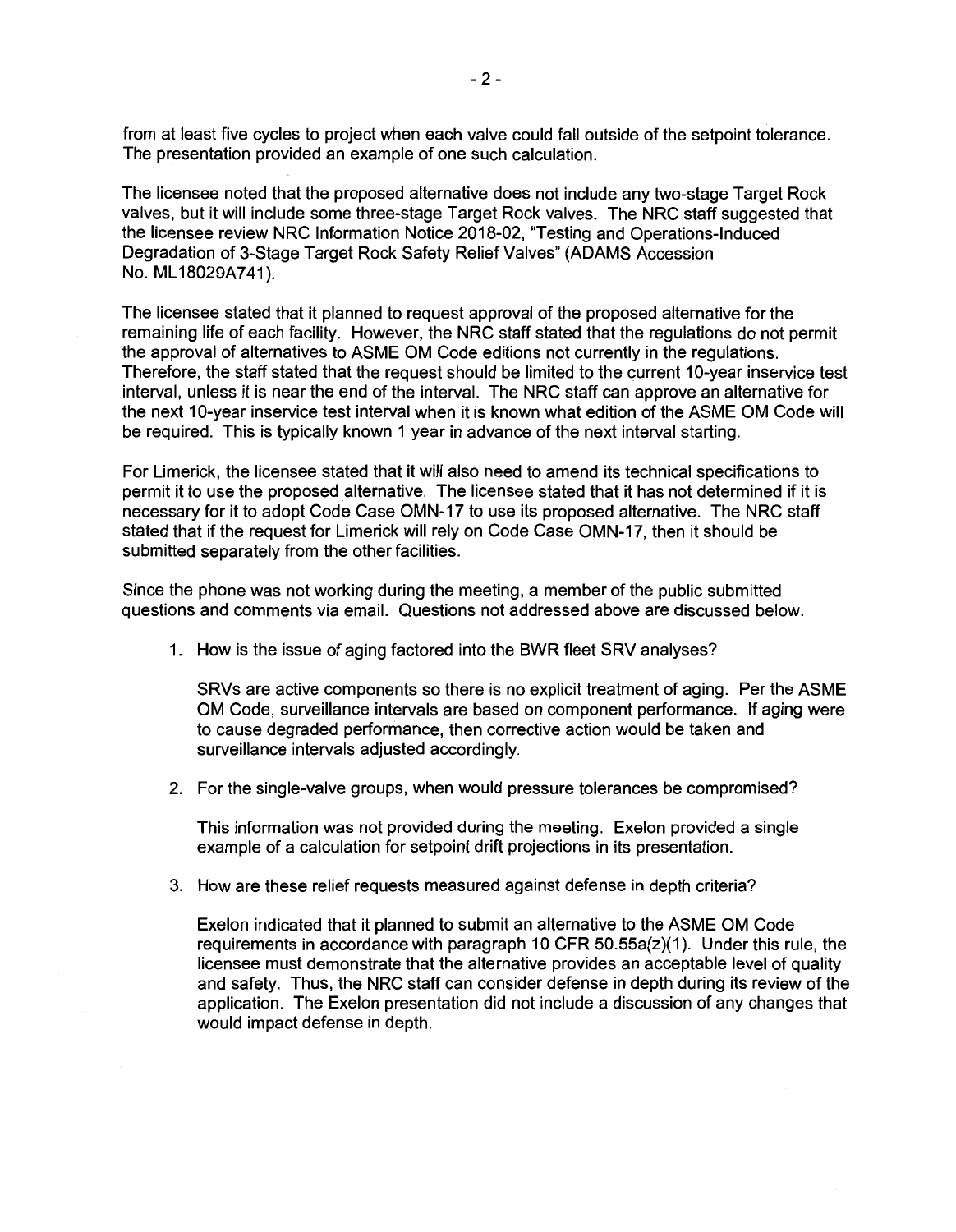Please direct any inquiries to me at 301-415-1380, or Blake.Purnell@nrc.gov.<br>
and the same of the set of the set of the set of the set of the set of the set of the set of the set of the set of the set of the set of the se

fl *l* <sup>j</sup>*IA* / l/) - ,,, *L/* 

Blake Purnell, Project Manager Plant Licensing Branch Ill Division of Operating Reactor Licensing Office of Nuclear Reactor Regulation

Docket Nos. 50-461, 50-237, 50-249, 50-352, 50-353, 50-410, 50-277, 50-278, 50-254, and 50-265

 $\bar{\phantom{a}}$ 

Enclosure:

- 1. List of Attendees
- 2. Exelon presentation

cc: Listserv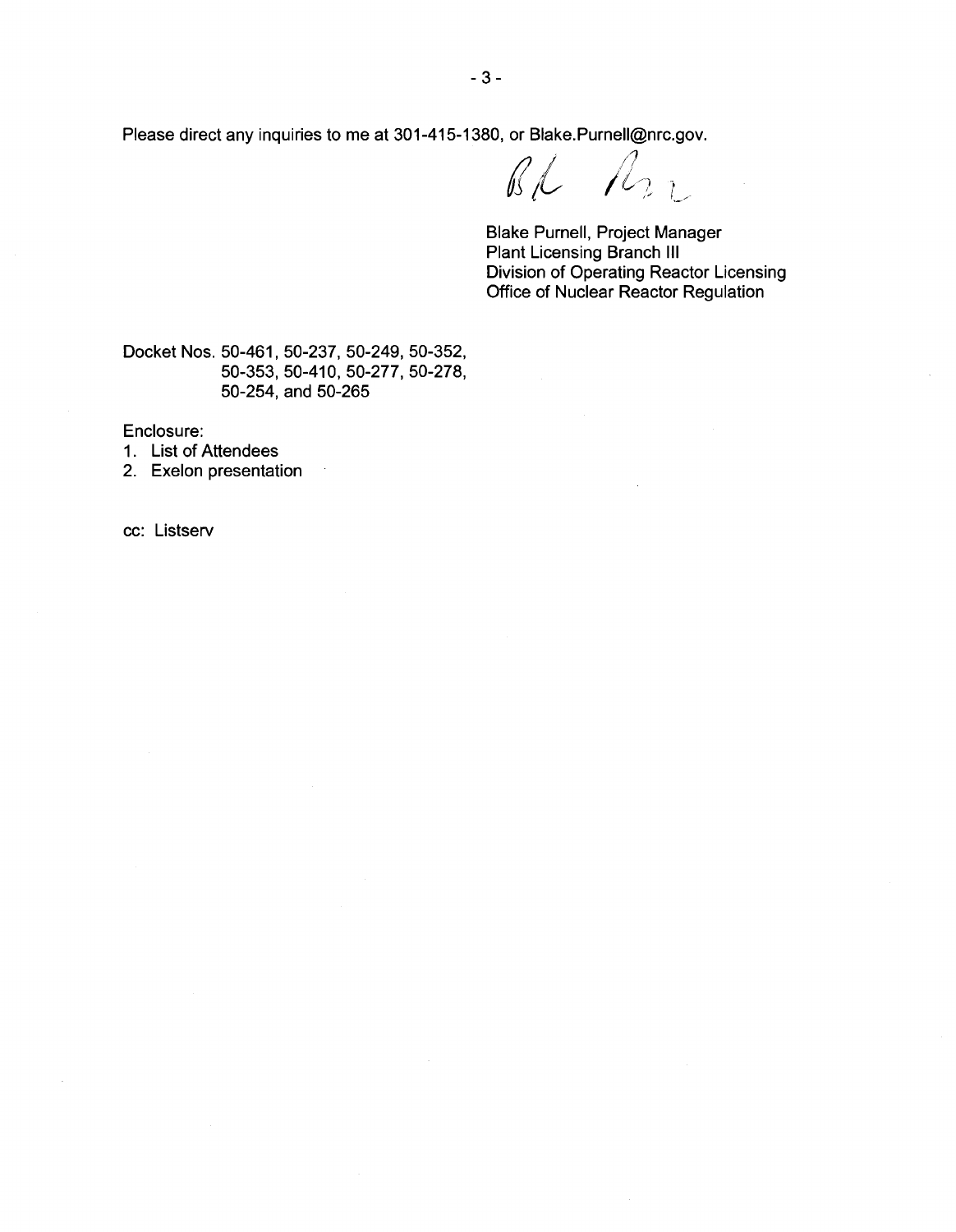#### LIST OF ATTENDEES

#### JUNE 4, 2019, MEETING WITH EXELON GENERATION COMPANY, LLC

| <b>Name</b>             | <b>Affiliation</b> |
|-------------------------|--------------------|
| <b>Blake Purnell</b>    | <b>NRC</b>         |
| <b>Stewart Bailey</b>   | <b>NRC</b>         |
| Michael Farnan          | <b>NRC</b>         |
| <b>Craig Shinafelt</b>  | Exelon             |
| <b>Phillip Twaddle</b>  | Exelon             |
| David Neff              | Exelon             |
| <b>William Reynolds</b> | Exelon             |
| Mark DiRado             | Exelon             |
| <b>Thomas Basso</b>     | Exelon             |
| <b>Bret Collier</b>     | Exelon             |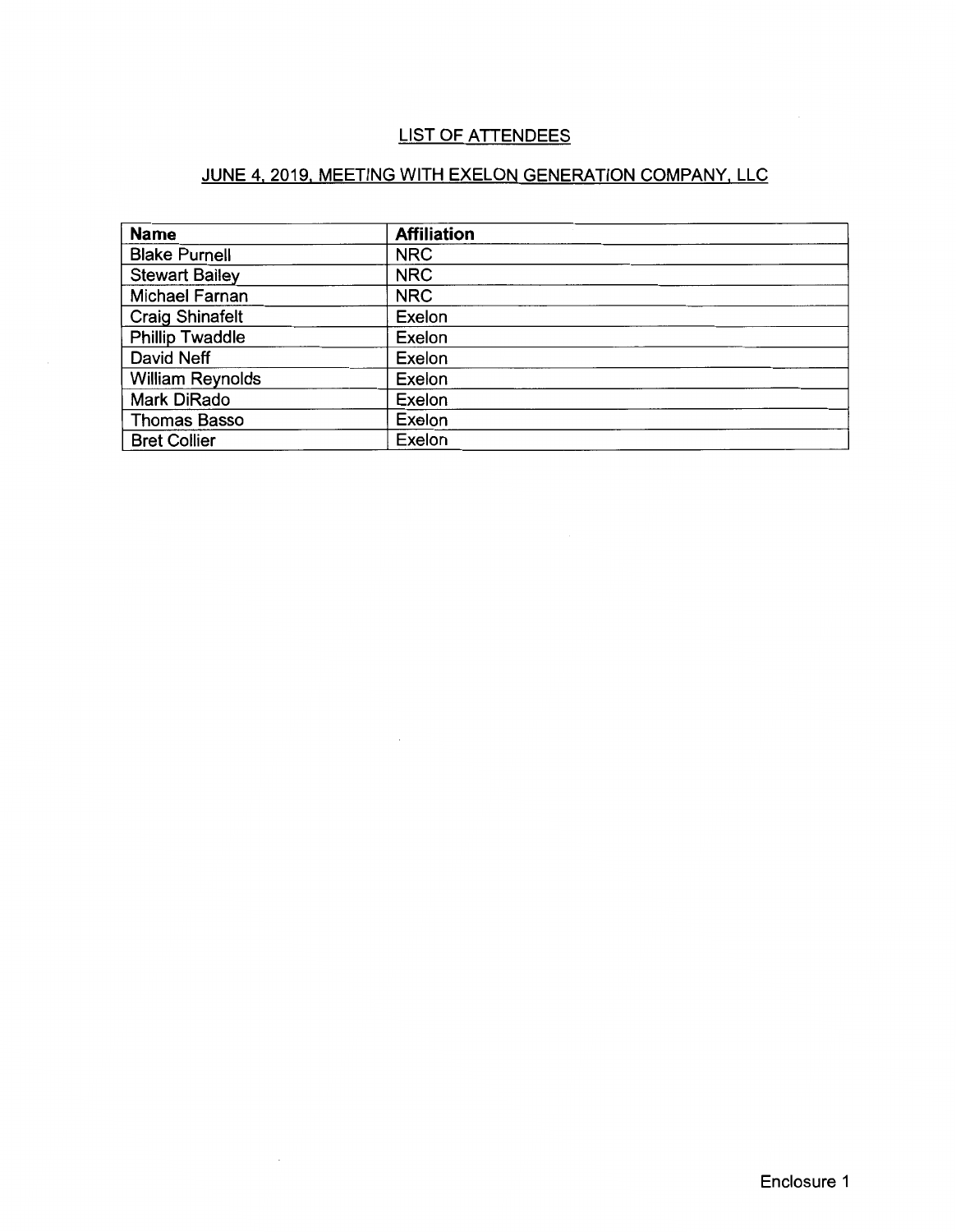ENCLOSURE 2

 $\sim$ 

#### EXELON PRESENTATION

 $\sim 10^{-11}$ 

 $\mathbf{z}^{\prime}$ 

 $\sim$   $\star$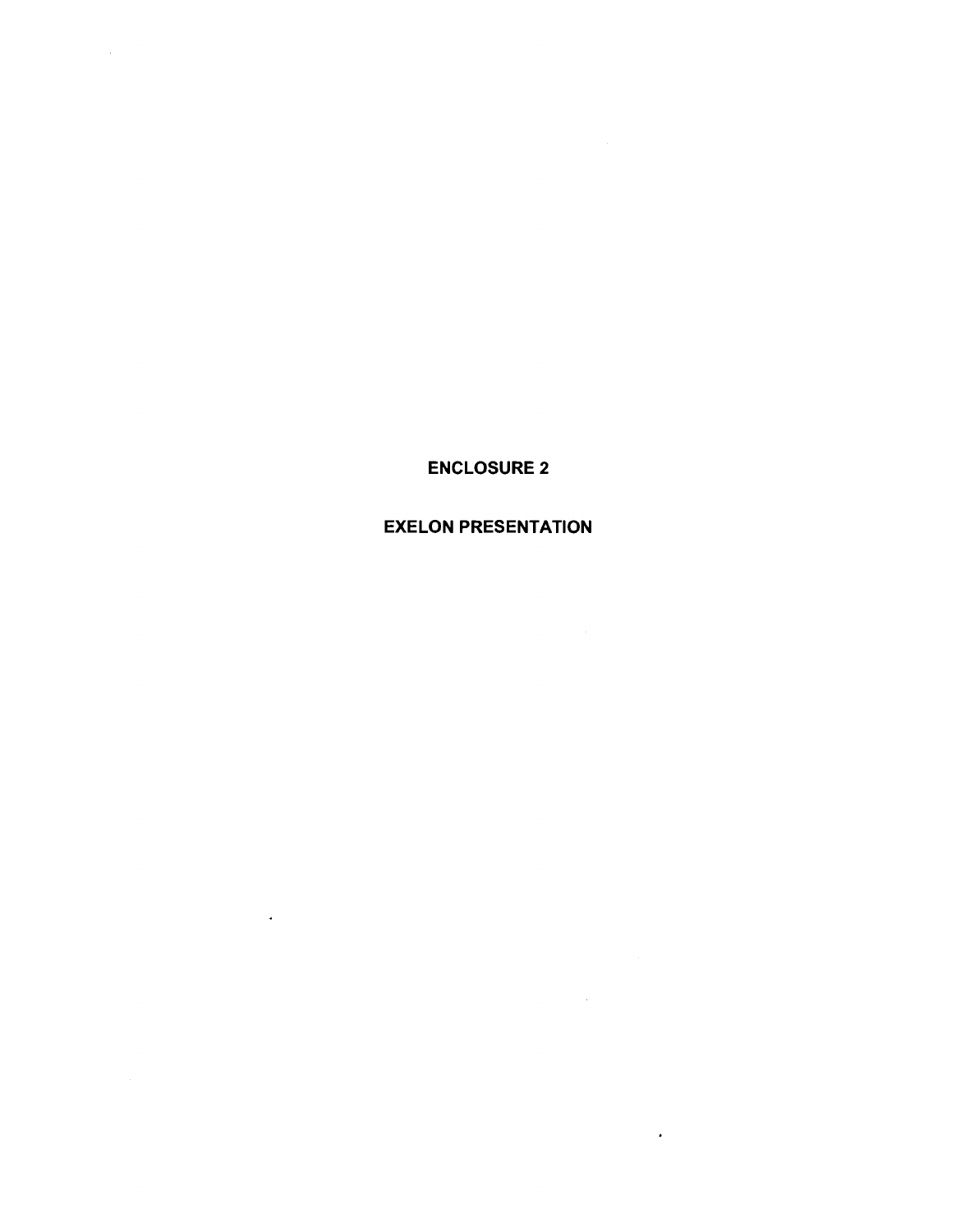# **Exelon BWR Fleet MSSV/SRV**

Testing Frequency Relief Request

NRC Pre-Application Meeting June 4, 2019

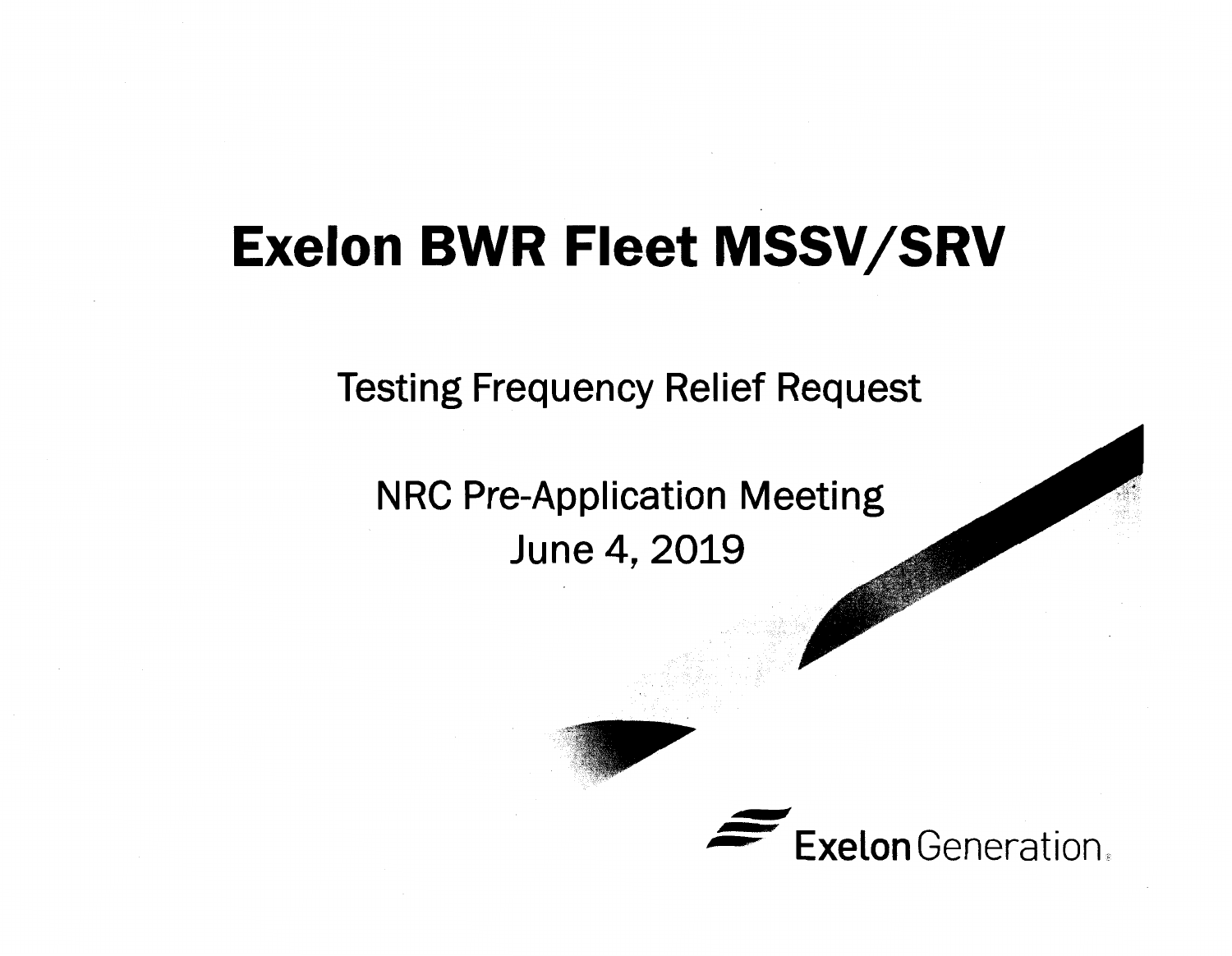# **Introductions Purpose and Agenda**

**David Neff** 

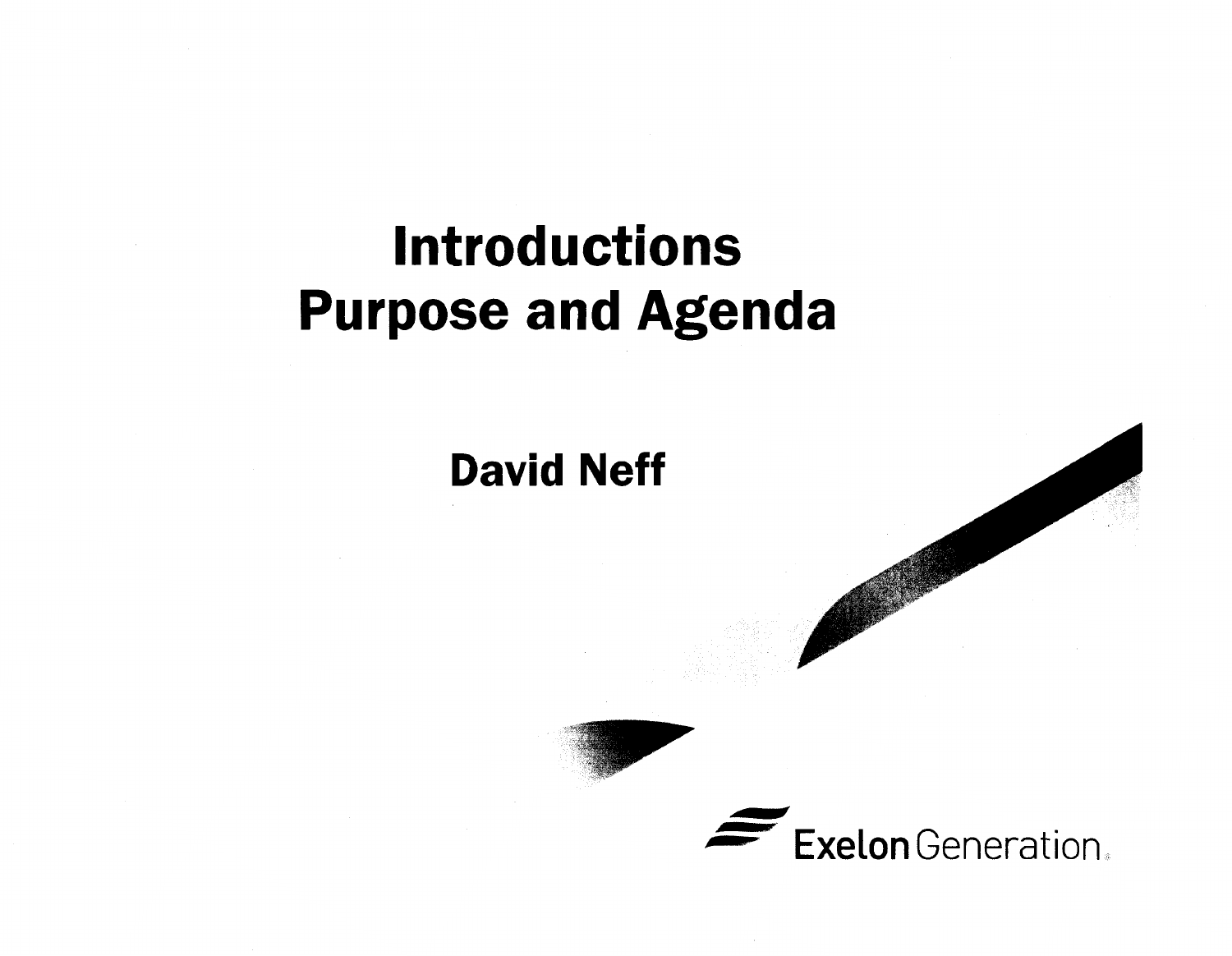### **Attendees**

Craig Shinafelt - Fleet Program Engineer Phillip Twaddle - SRV Subject Matter Expert David Neff - Principal Regulatory Engineer William Reynolds - Engineering Manager Mark DiRado - Senior Engineering Manager Exelon Exelon Exelon Exelon Exelon Thomas Basso - Director Engineering Bret Collier - Engineering Consultant Exelon RC Engineering

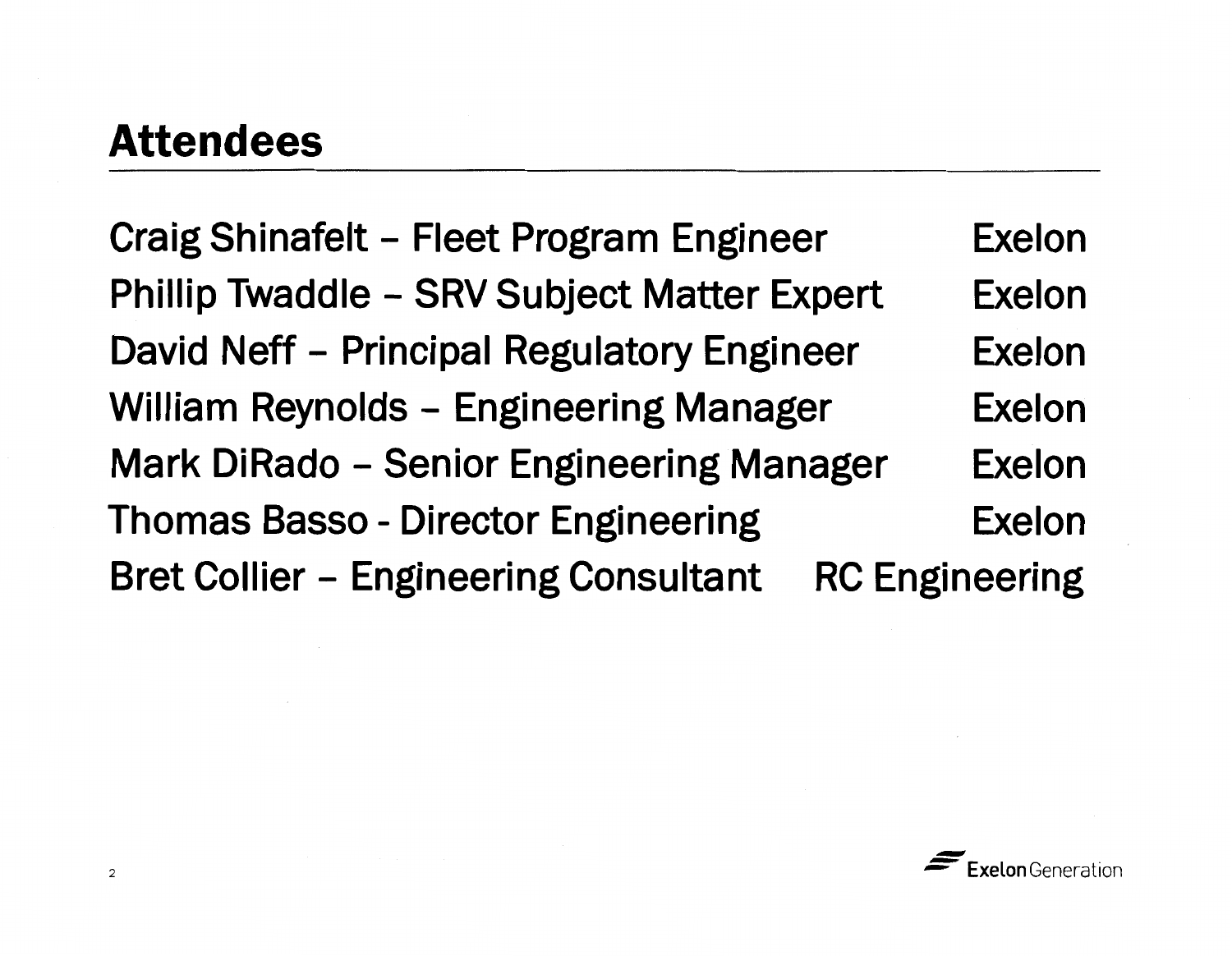## **Purpose**

Brief the NRC on proposed lnservice Testing Relief Requests by covering the following:

- Extension of test intervals for certain population of OMN-17 SRV/MSSVs to 8 years, based upon past performance.
- Extension of test intervals for Group-of-One SRVs from 24 months to 48 months, based upon past performance.
- Exelon's Best Practices for SRV/MSSVs Maintenance and Inspections, Testing, and Trending
- The Process used to forecast **SRV/MSSV** setpoint drift, based upon past performance.
- Benefits to minimizing dose exposure and maximizing system integrity.

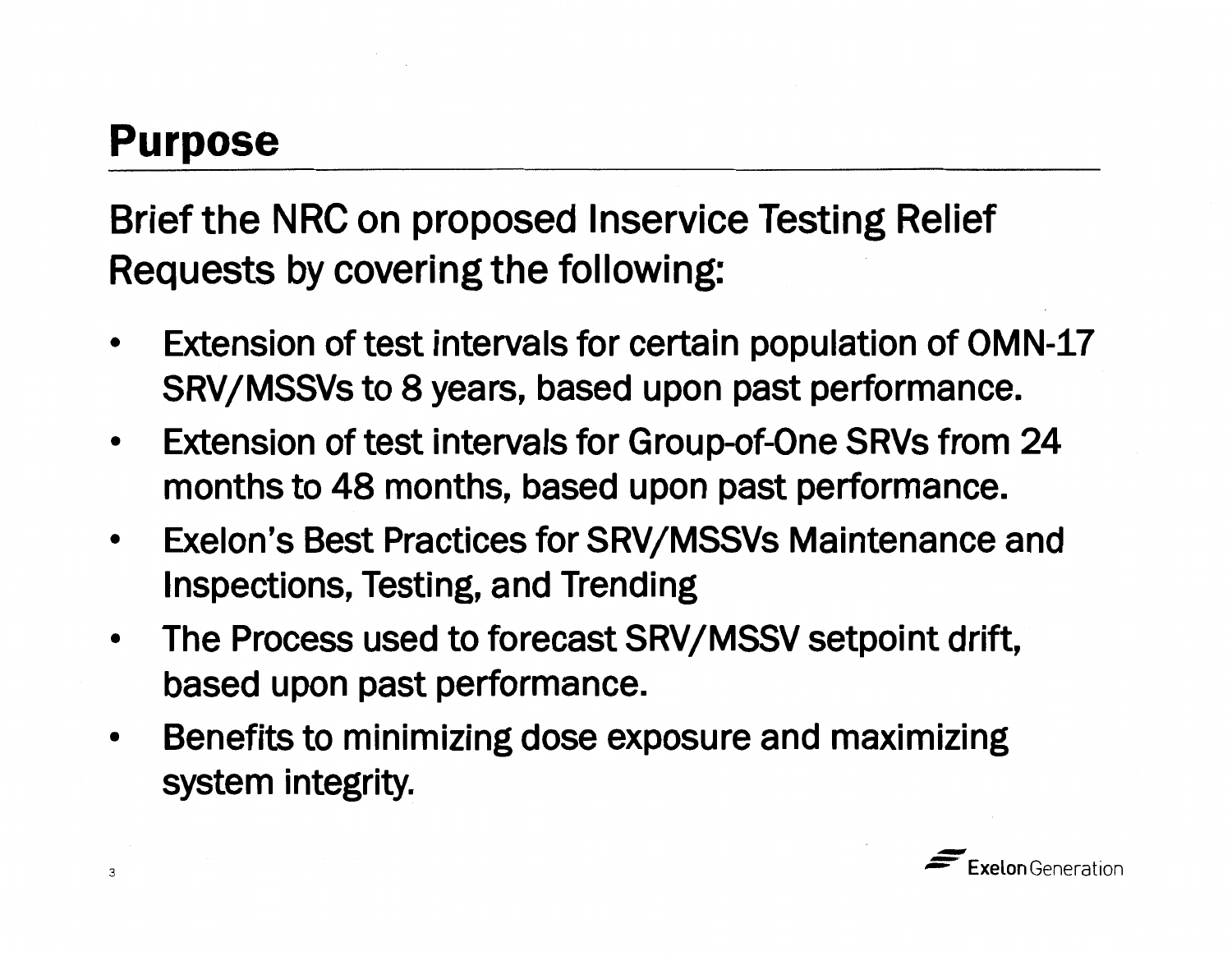## **Agenda**

4

- Current Class 1 Relief Valve Frequency Requirements -- Craig Shinafelt
- Current Exelon BWR SRV/MSSV Testing Frequency Requirements - Craig Shinafelt
- Best Practices Phillip Twaddle
- The Process Craig Shinafelt
- Relief Request Impacts Craig Shinafelt
- Relief Request Duration Craig Shinafelt
- Relief Request Submittal David Neff

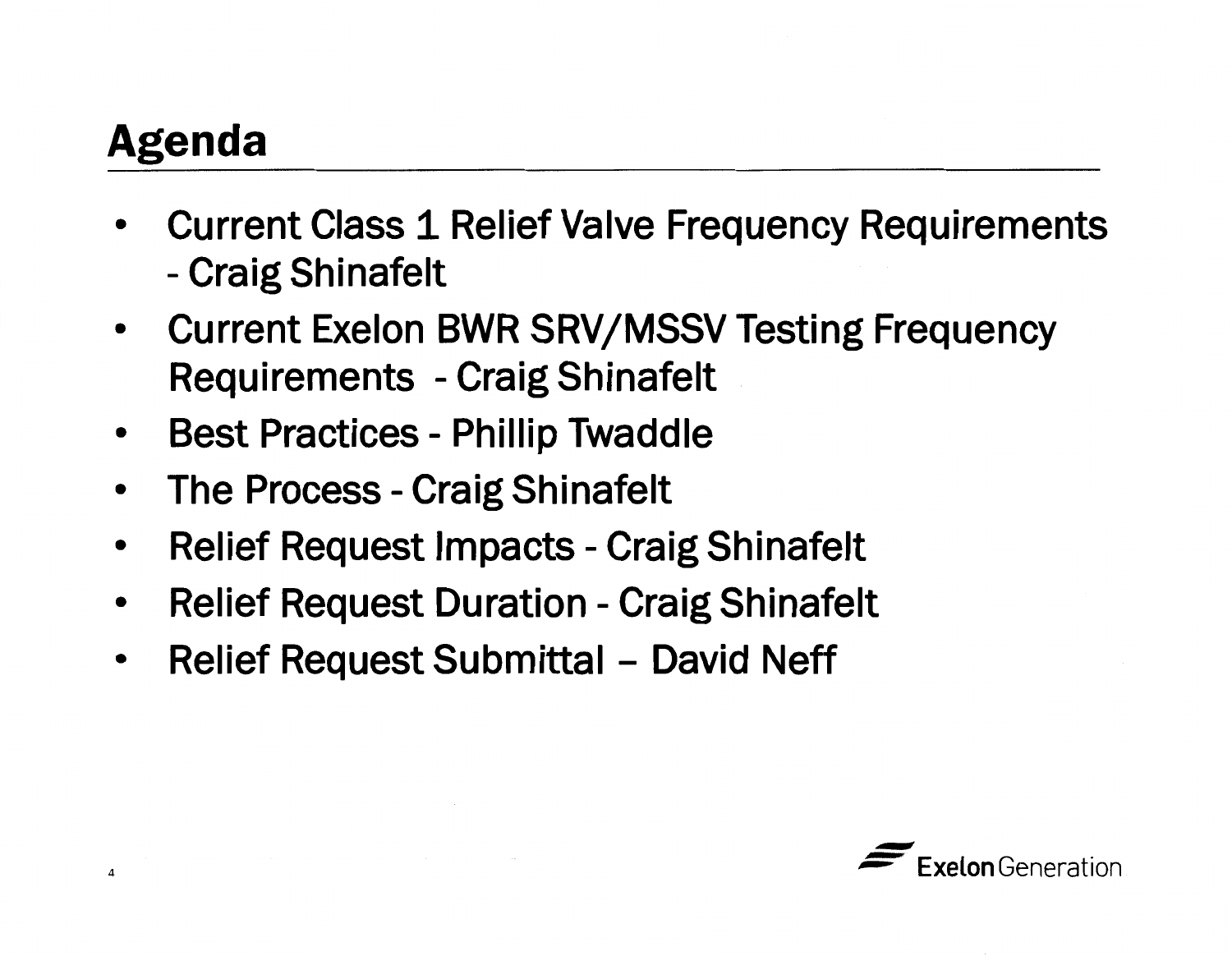#### **Current Class 1 Relief Valve Frequency Requirements**

The testing frequencies for ASME Class 1 Main Steam Safety Valves (MSSV) and Class 1 Safety Relief Valves (SRV) are established in section 1-1320 of Appendix I, of the ASME OM Code, which is incorporated by reference in 10CFR50.55a.

The ASME OM Code requires every Class 1 SRVs to be tested every 5 years with at least 20% of the valves in each "group" (preferably untested within the previously 5 years), tested every 24 months.

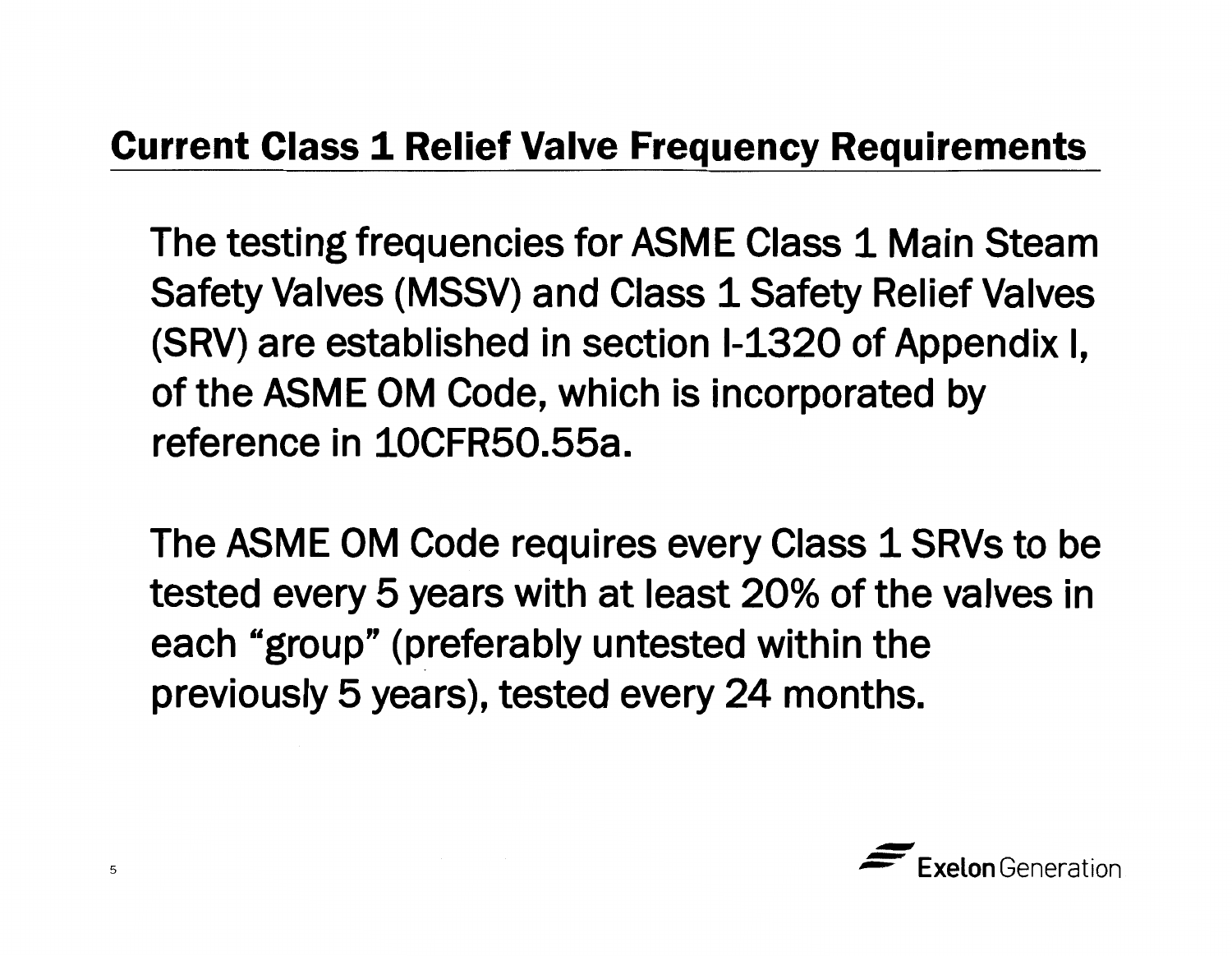#### **Current Class 1 Relief Valve Frequency Requirements**

As an alternative to the ASME OM Code, Mandatory Appendix I requirements, ASME Code Case OMN-17 was developed which allows utilities to extend the Code required 5 year test interval to 6 years, provided the Owner Disassembles and Inspects (D&I) each valve following As-Found testing to verify that parts are free from defects resulting from time-related degradation or service-induced wear.

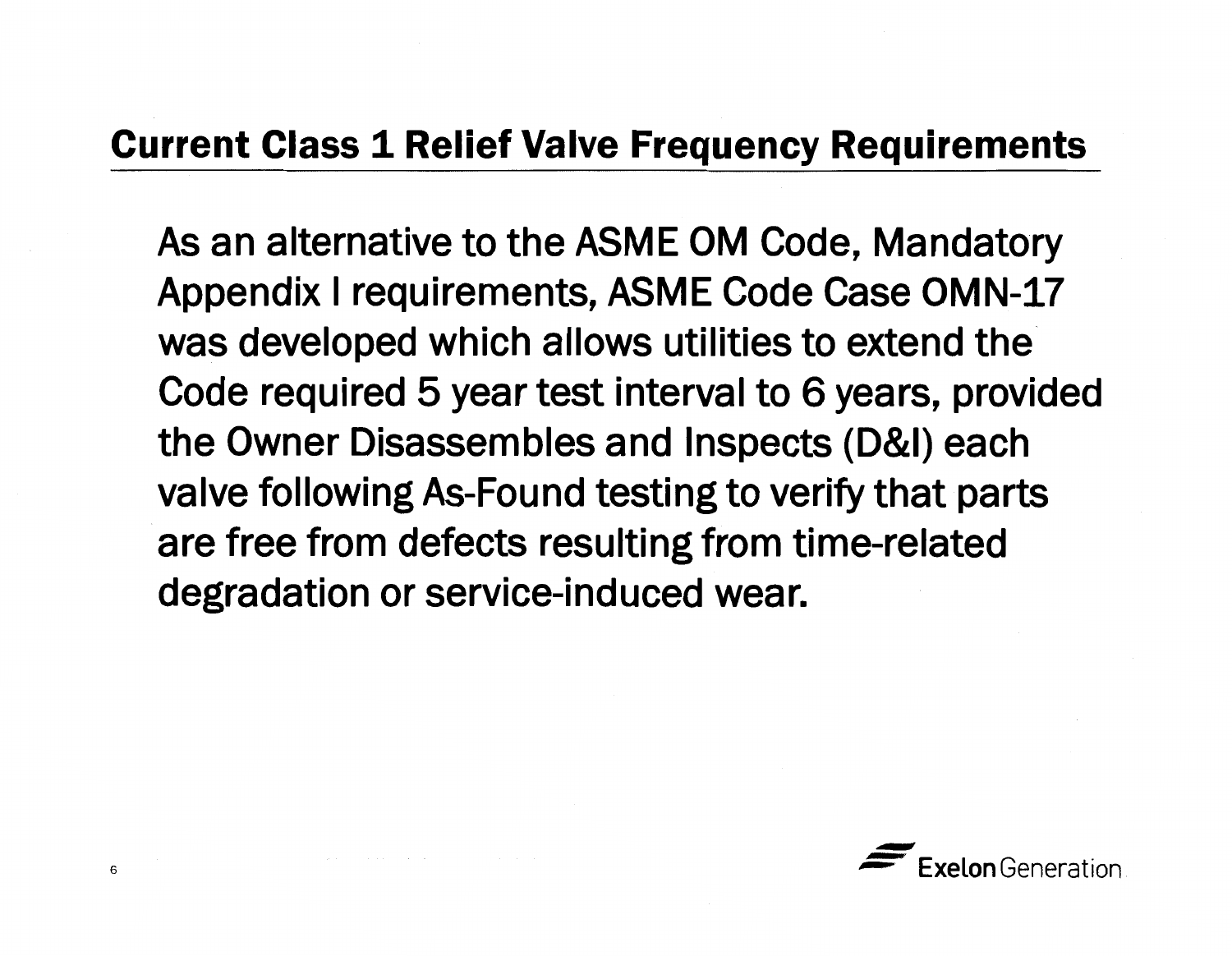#### **Current Exelon SRV/MSSV Testing Frequency Reqmts**

This presentation discusses the testing requirements of the over-pressurization protection devices used at 6 of Exelon's BWR sites. At these 6 BWR sites, which contain 10 individual units, a variety of ASME Class 1 Pressure Relief Devices are utilized to provide overpressure protection of their Main Steam Piping. The number of Pressure Relief Devices per unit vary as does the manufacture/style of each Pressure Relief Device.

All sites requesting relief, except one, utilize Code Case OMN-17 for their current 1ST 10-year intervals.

7

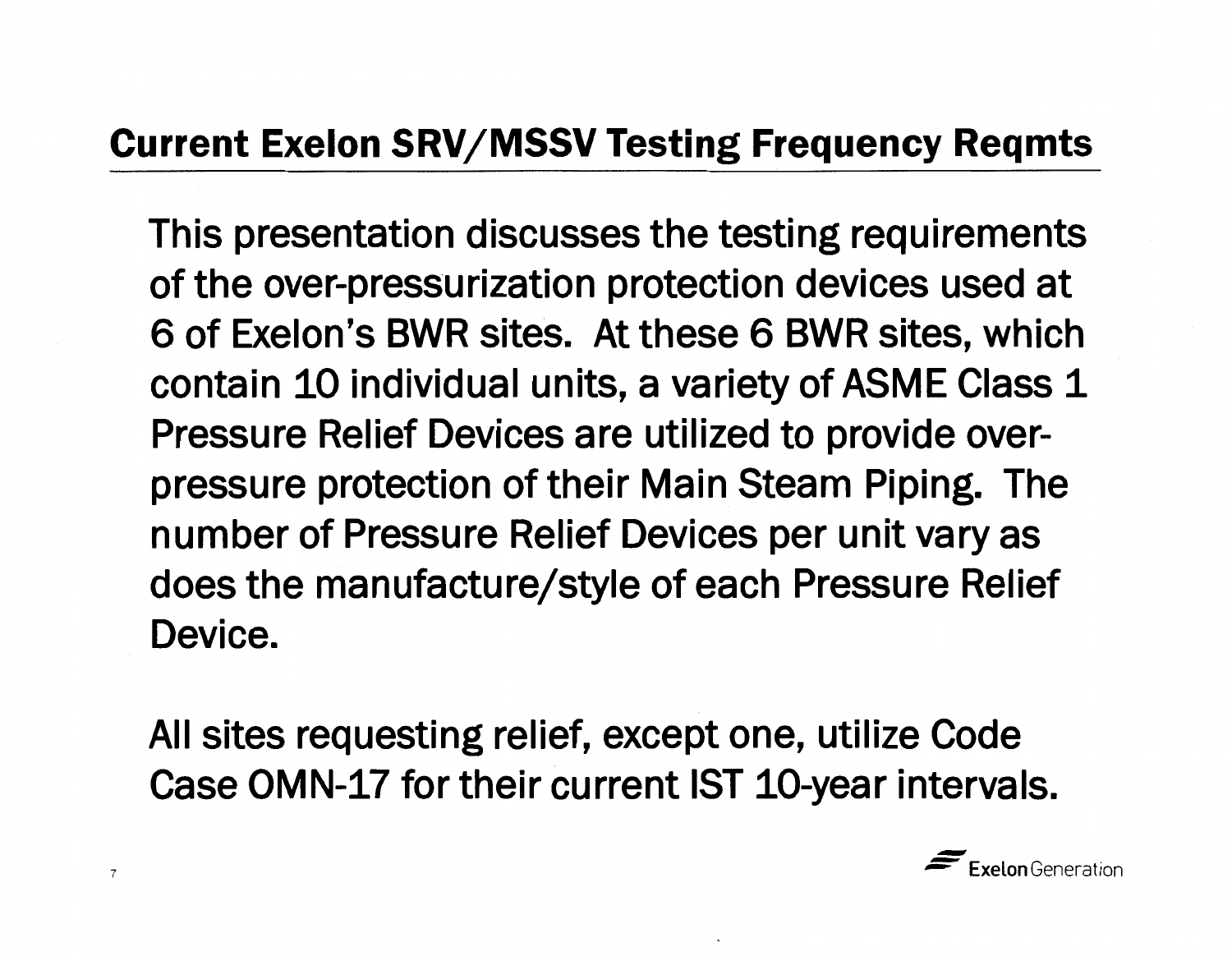### **Best Practices**

Four Pillars of Exelon SRV/MSSVs Best Practices

- 1) Spring Testing includes physical dimension measurements and compression rate evaluation.
- 2) SRV/MSSVs Lapping Techniques and Tools.
- 3) SRV/MSSVs Set Pressure Adjustment Methodology Precision.
- 4) Target Rock SRV/MSSVs Average Delay Time Trending Performance Improvement.

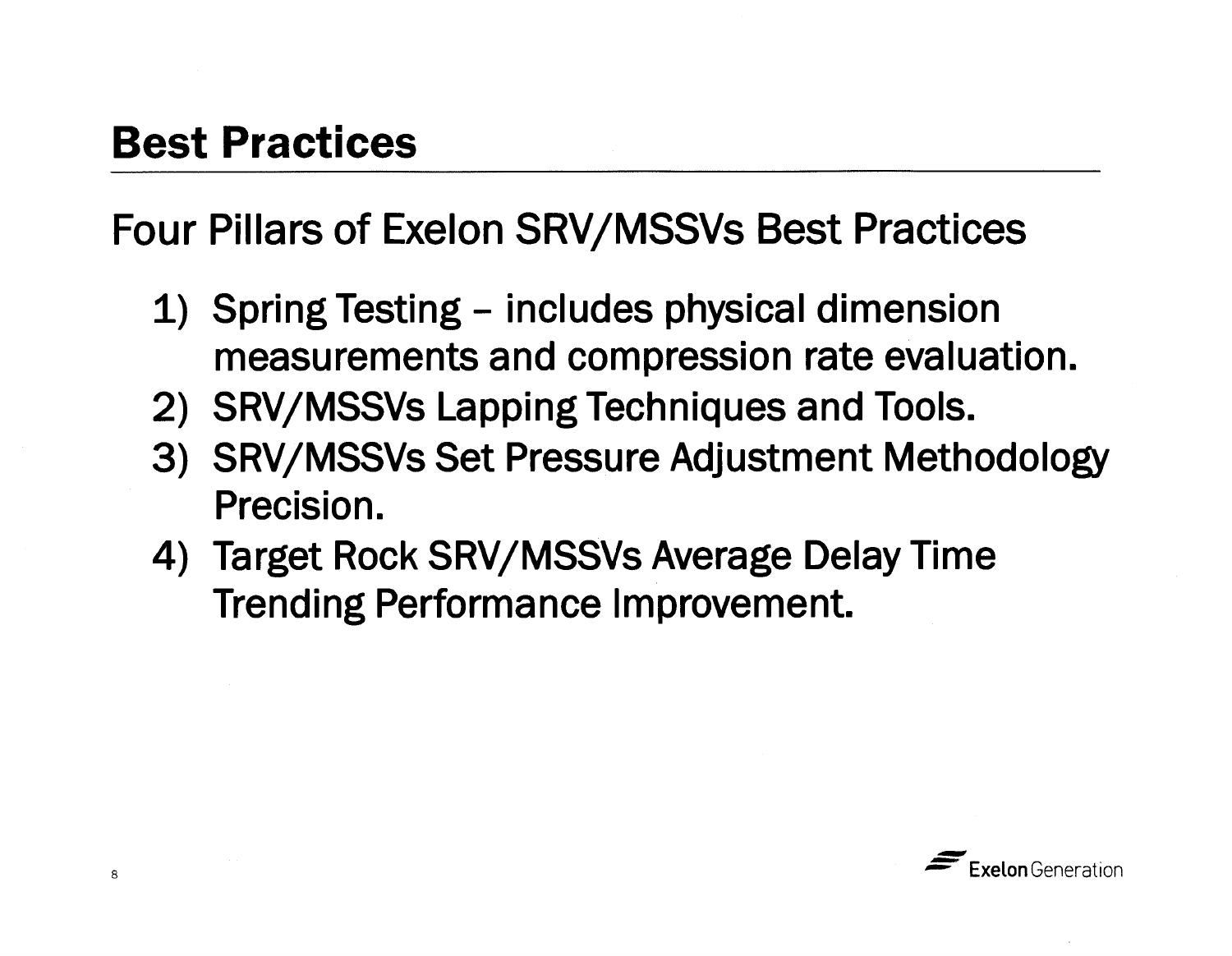### **Best Practices**

As-Found Variation Reduced 34%

Exelon SRV Best Practices have reduced as-found set point drift and set point variation by 34% over the past 10 years when compared to the 8-year pre-Best Practices period of historical performance at one of our sites.

- Lapping improvements reduced variation 7%.
- Springs and set pressure methodology improvements reduced variation by 27%.

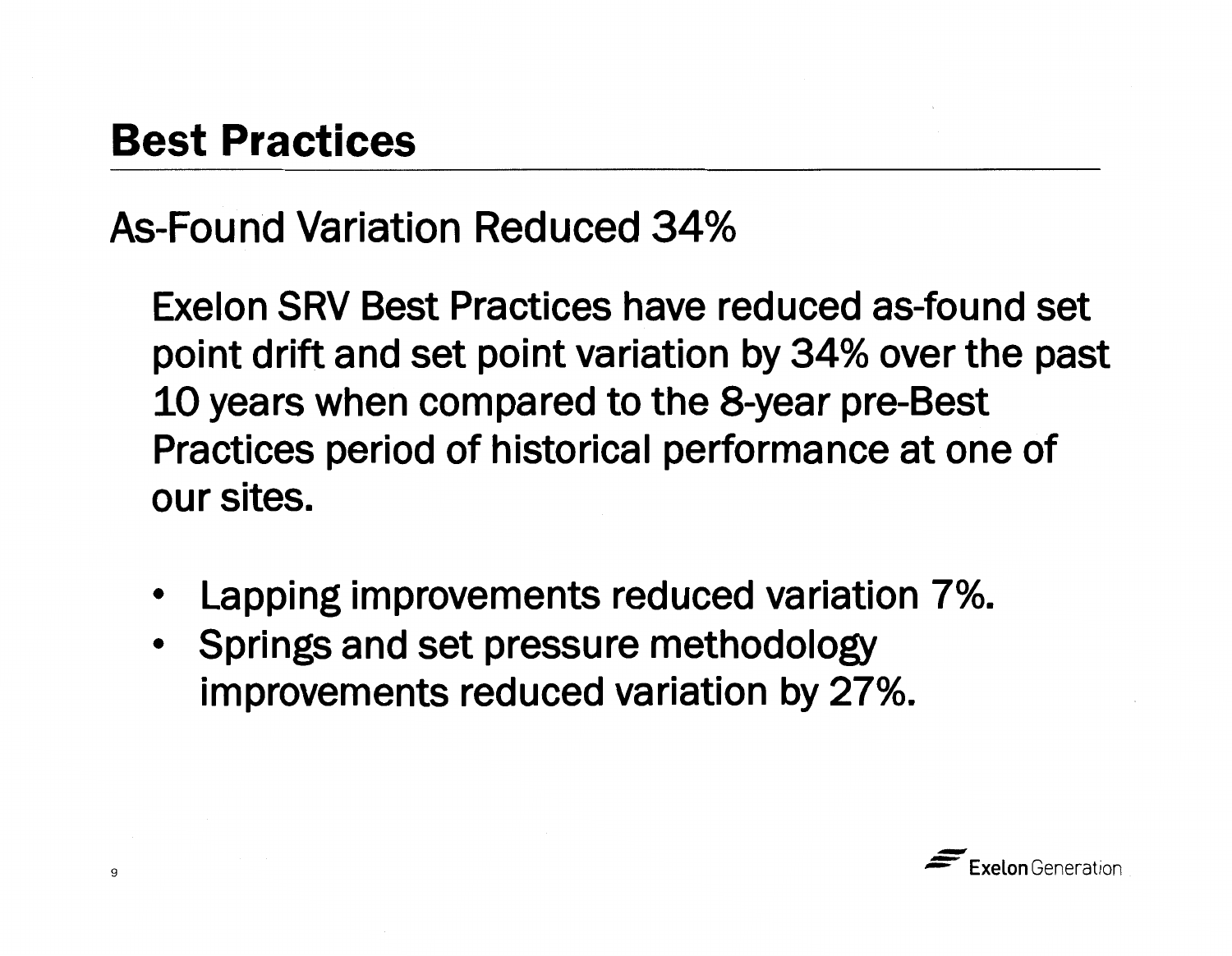Having seen an increase in the reliability of our valves over the years as a result of Exelon's applied Best Practices, an independent analysis was performed to determine whether valve performance improved to a level that would support an increased test interval.

Keeping in mind that, typically, when utilities request the use of OMN-17, they simply include a statement in their Relief Request attesting to how, over the past few refueling outages, few if any SRV have failed to maintain their set pressure within their required tolerances.

In this case, Exelon has taken it a step further....

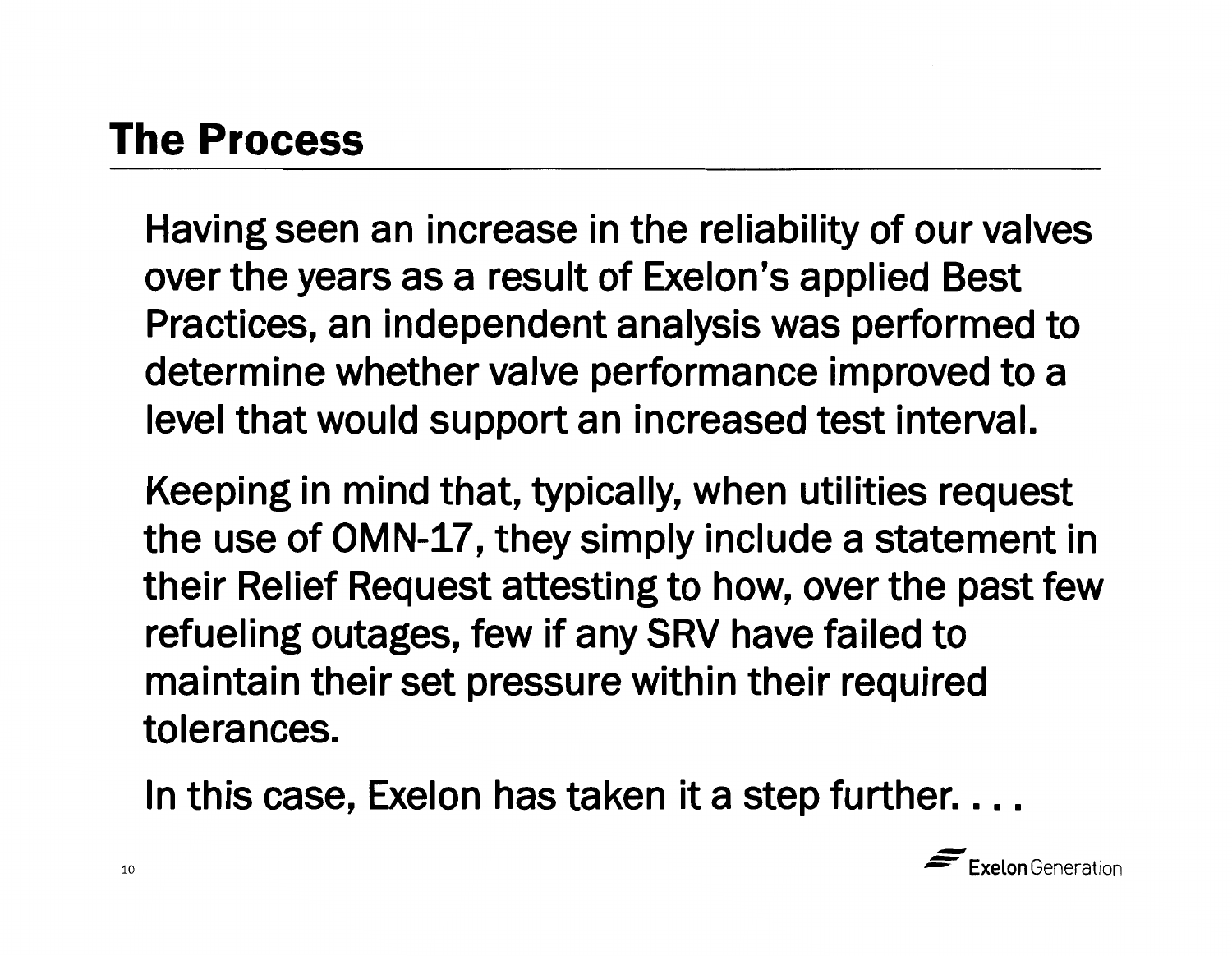Exelon has gone back 5 or more cycles, identified the actual As-Left set pressure as well as the As-Found set pressure, incorporated these values and dates into spreadsheets which not only calculates the valves "drift" but projects, through a simple linear extrapolation, when that valve could fall outside of its set pressure tolerance.

The next slide provides one example of a spreadsheet calculation.

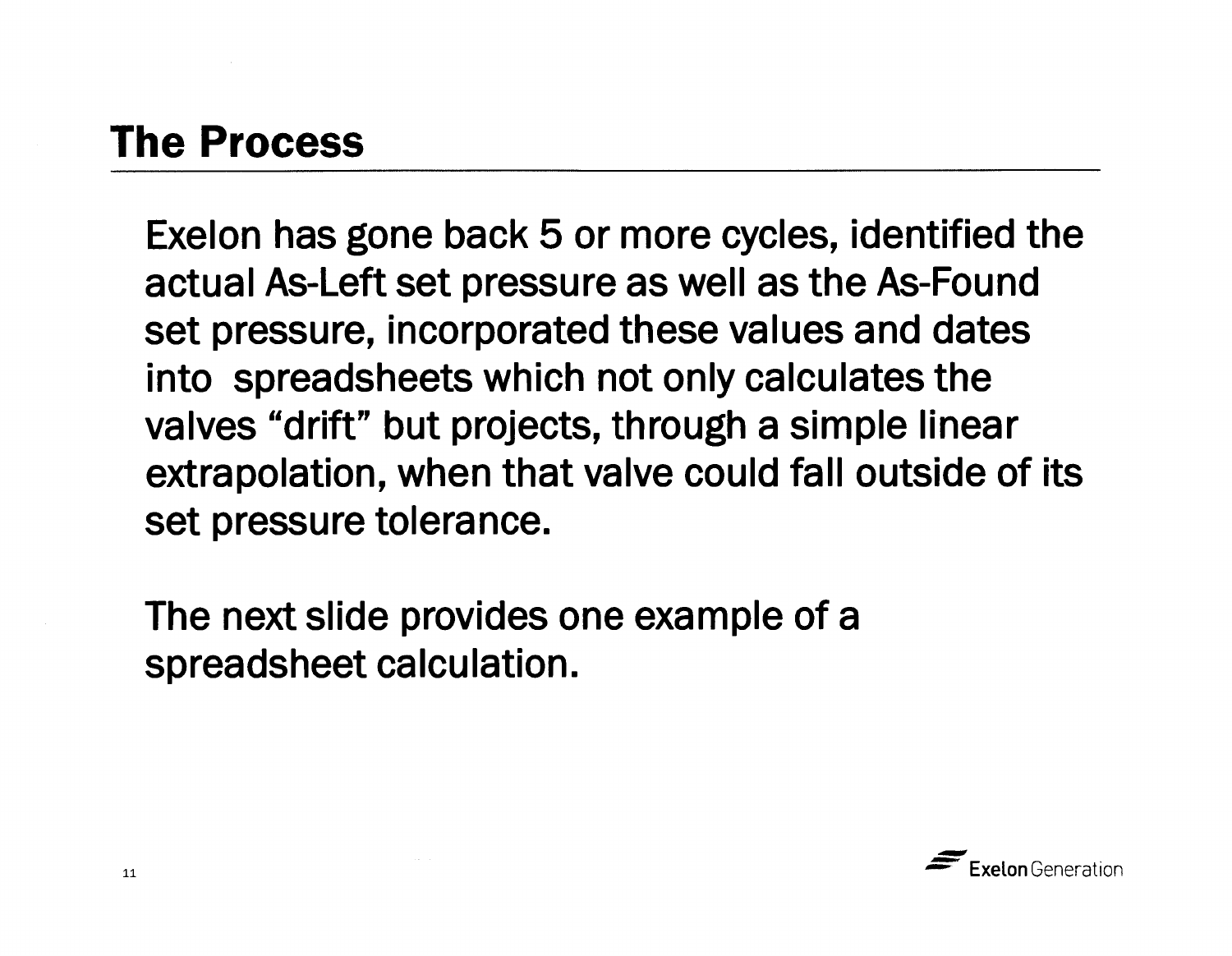**Below is an example of one such calculation for set point drift projections, which shows the drift at-1.0, -5.5 and -8.8 psig for years 1, 5 and 8 respectively based on the measured As-Left, As-Found measured set pressures and time between test.** 

| B                   | C | Ð                          | E | F | G | н                                  |                        | Κ                        |            | М            | Ν                          |
|---------------------|---|----------------------------|---|---|---|------------------------------------|------------------------|--------------------------|------------|--------------|----------------------------|
| Dikkers Model G-471 |   |                            |   |   |   |                                    |                        |                          |            |              |                            |
| Serial #            |   |                            |   |   |   |                                    |                        |                          |            |              |                            |
|                     |   |                            |   |   |   | As Left                            | As Found               | <b>Time Between Test</b> |            |              |                            |
| 160535              |   | As Left/Found Date         |   |   |   | 7/18/2001                          | 2/7/2006               | $1665$ days              |            | -5           | psig per cycle             |
|                     |   | As Left/Found Pressure     |   |   |   | 1164                               | 1159                   |                          | 4.56 years |              | $-0.003003$ psig per day   |
|                     |   | Comp ID                    |   |   |   |                                    |                        |                          |            |              | $-1.096096$ psig per year  |
|                     |   | <b>Name Plate Pressure</b> |   |   |   | 1165                               | 1165                   |                          |            |              | $-5.48048$ psig over 5 yr  |
|                     |   |                            |   |   |   |                                    |                        |                          |            |              | $-6.576577$ psig over 6 yr |
|                     |   |                            |   |   |   |                                    | 3% of set<br>pressure= | 34.95 psig               |            |              | -8.768769 psig over 8 yr   |
|                     |   |                            |   |   |   | This valve would have failed after |                        |                          | years      | <b>C1R10</b> |                            |

**Based upon a** +/- **3.0% set point tolerance, this valve is not expected to fall outside of tolerance until after 30.9 years.**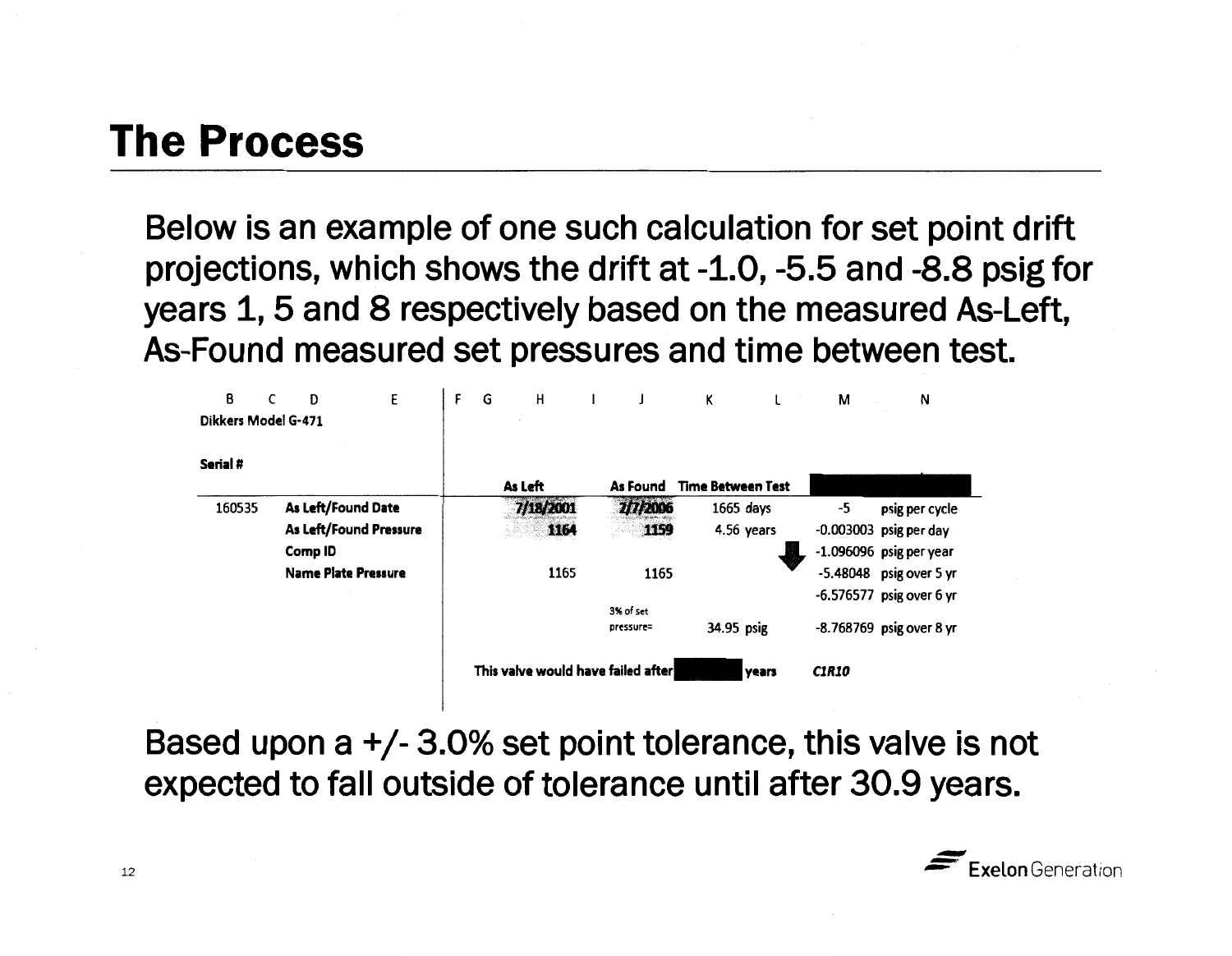This same process was also utilized when considering the proposed Relief Request dealing with valves in a "Group-of-One", specifically those sole Target Rock 3- Stage Safety Relief Valves utilized in two of Exelon's BWR sites.

- At the first site, calculations have identified that every valve installed since 2012, would have been able to maintain its set pressure tolerance for greater than (4) years.
- At the second site, calculations have identified that every valve installed since 2011, would have been able to maintain its set pressure tolerance for greater than (4) years.

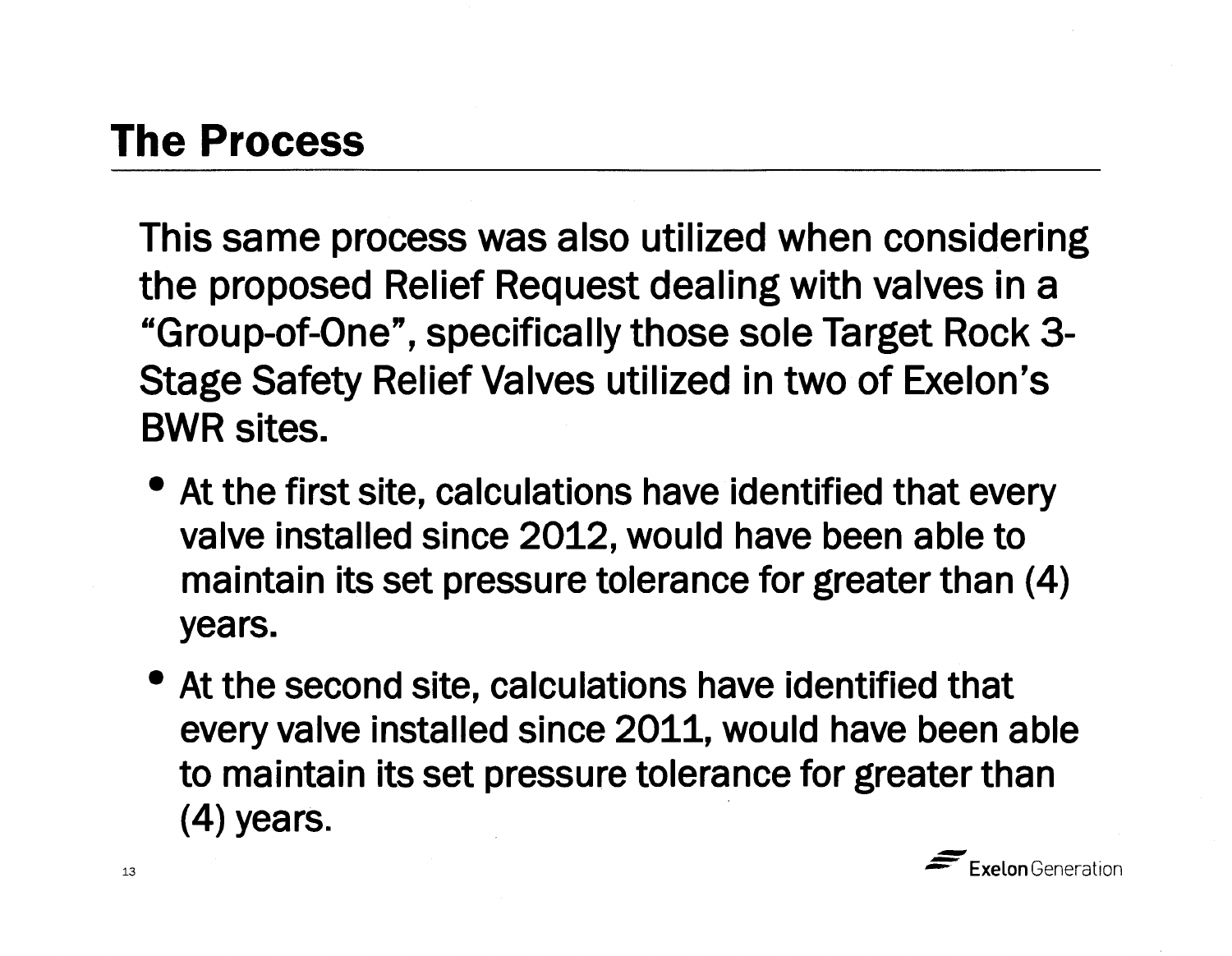Potential dose savings are calculated based upon individual station historical dose calculations. Saving at a station range from 1.31 rem to 6.5 rem over a 10 year period.

In addition to the dose savings, a reduction in the number of valves that are required to be tested during each outage will:

- Reduce Industrial Safety Concerns (Fewer heavy lifts)
- Reduced System Breaches (Fewer FME zones)
- Reduced number of activities with potential for spreading radioactive contamination
- No impact to PRA risk as a result of increased service time -

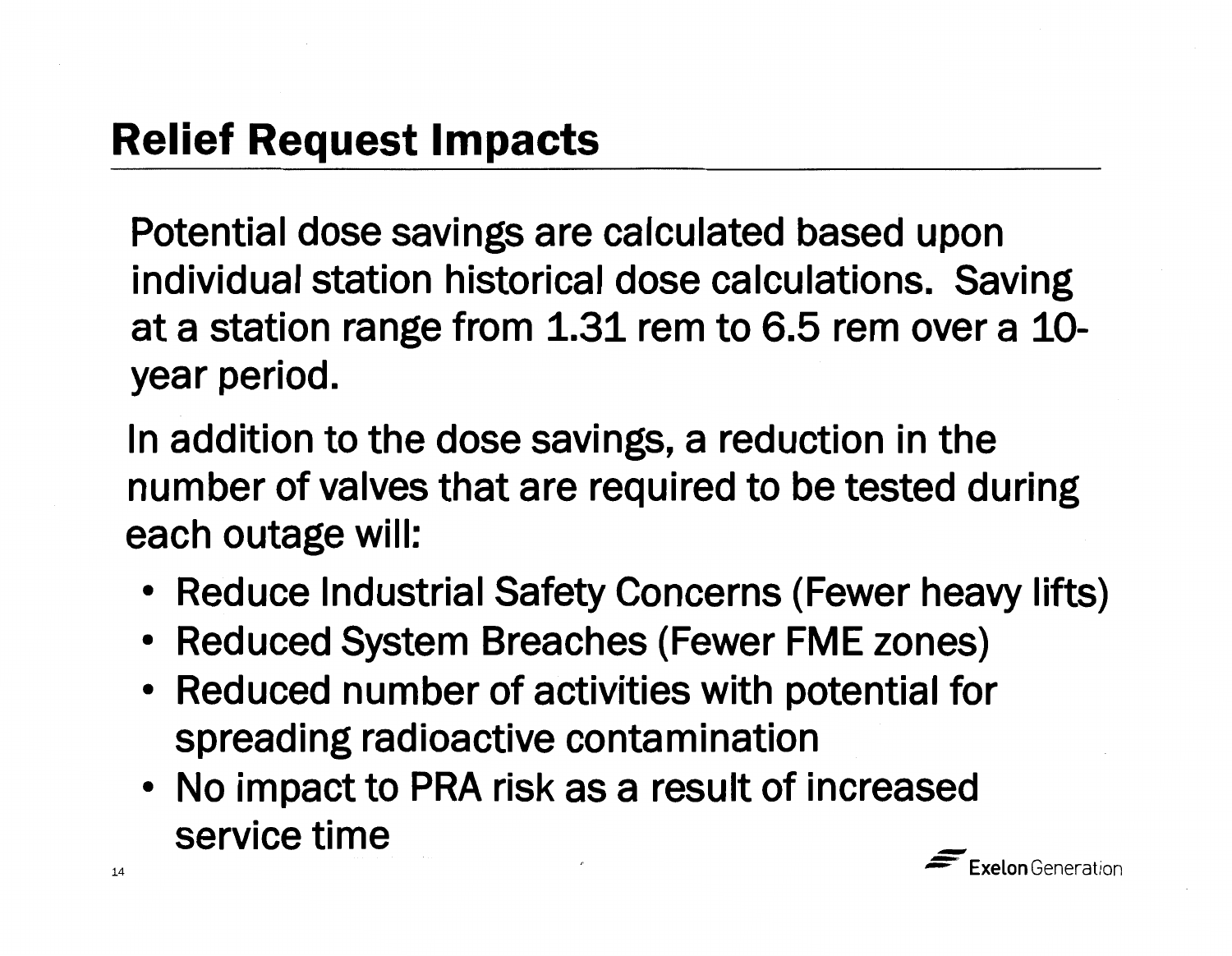## **Relief Request Duration**

Exelon plans to request that these Relief Request be approved for the remaining licensed life of the plant.

Saves both time and effort for the Utility and Regulator by removing redundant future reviews and approvals.

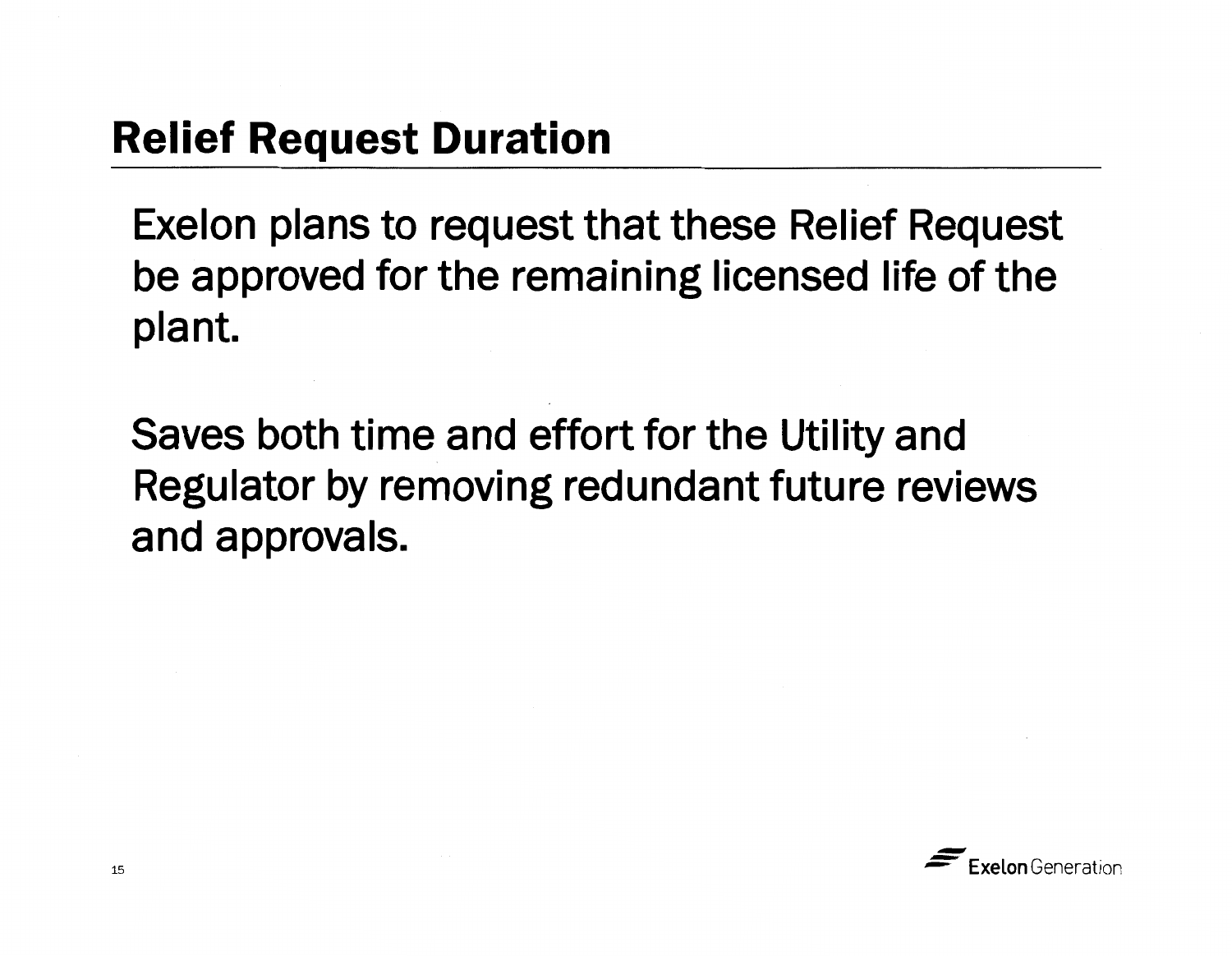Submittal to include 5 site specific Relief Requests to extend the testing interval from its current 5/6 year frequency to 8 years.

Submittal to include a combined, multi-unit, Relief Request to extend testing interval for Class 1 **SRVs** in a Group-of-One from the current **ASME**  OM Mandatory Appendix I, 24 month frequency to a 48 month frequency.

Submittal are planned for early July 2019.

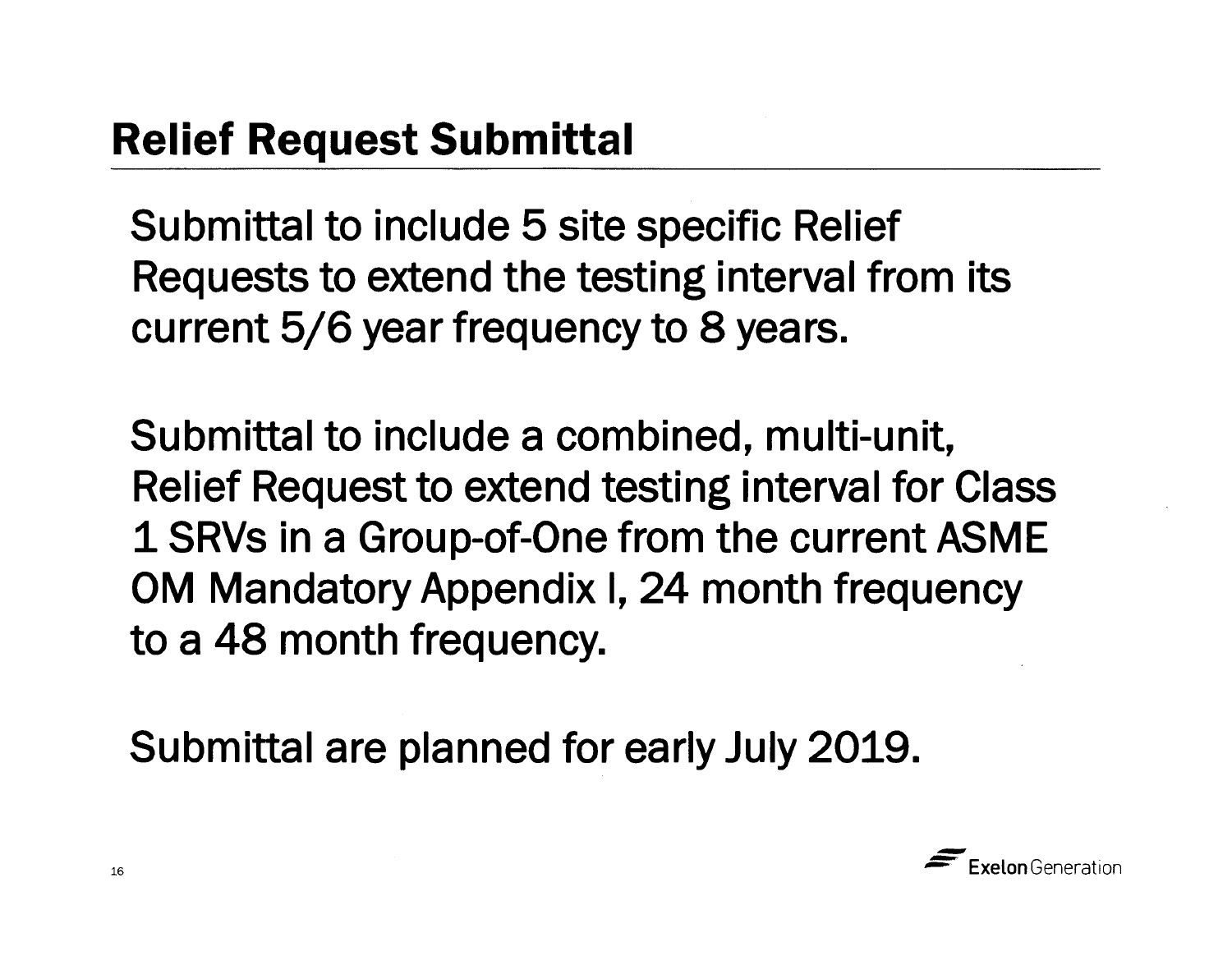# **Questions?**